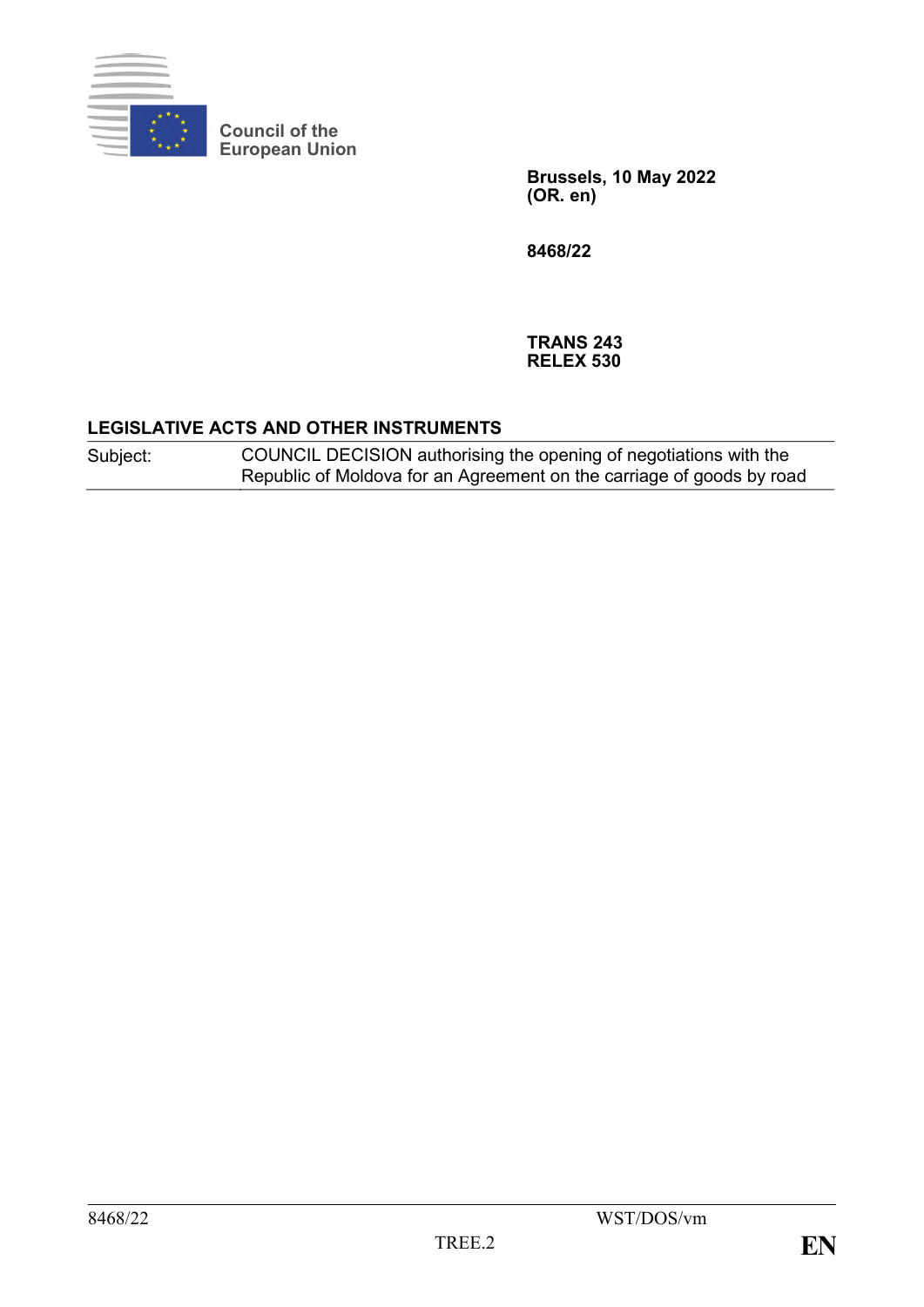#### **COUNCIL DECISION (EU) 2022/…**

**of …**

# **authorising the opening of negotiations with the Republic of Moldova for an Agreement on the carriage of goods by road**

## THE COUNCIL OF THE EUROPEAN UNION,

Having regard to the Treaty on the Functioning of the European Union, and in particular Article 91, in conjunction with Article 218(3) and (4) thereof,

Having regard to the recommendation from the European Commission,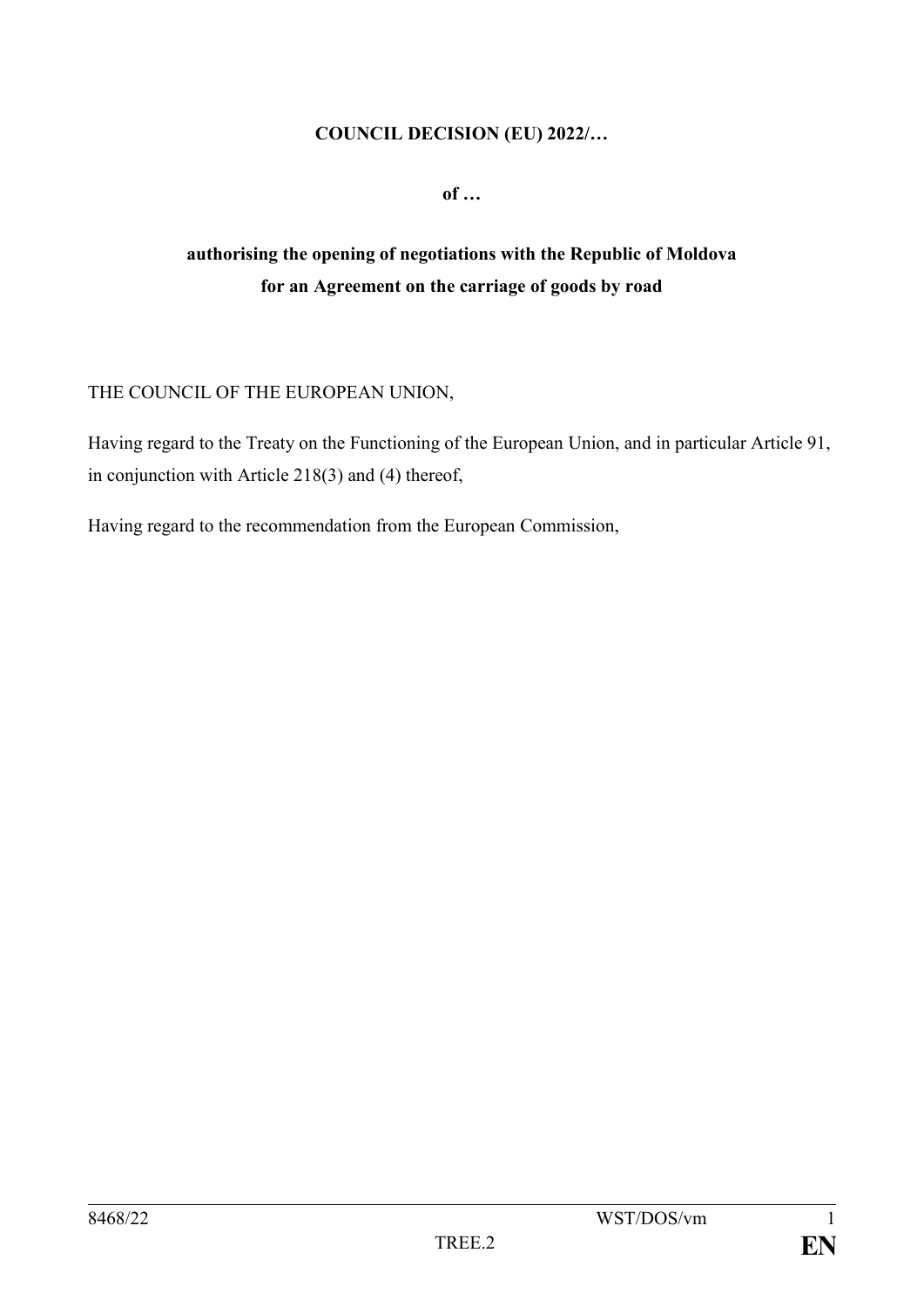Whereas:

(1) Negotiations should be opened with a view to concluding an Agreement with the Republic of Moldova on the carriage of goods by road (the 'Agreement'), in order to mitigate the impact of Russia's unprovoked and unjustified military aggression against Ukraine on transport operations.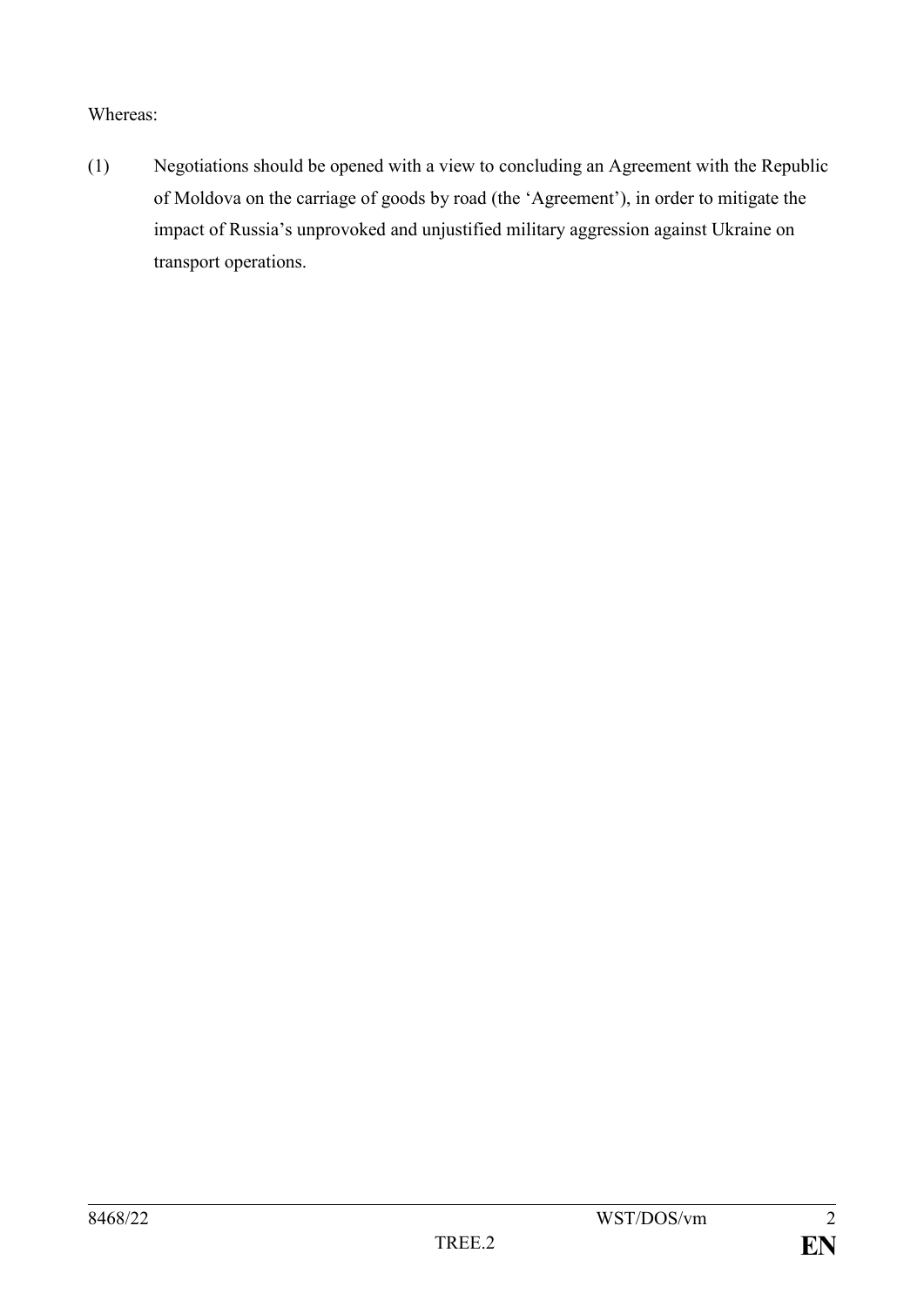(2) In view of the exceptional and unique circumstances that necessitate the negotiation of the Agreement and in accordance with the Treaties, it is appropriate for the Union to exercise temporarily the relevant shared competence conferred upon it by the Treaties. However, any effect of this Decision on the division of competences between the Union and the Member States should be strictly limited in time. The competence exercised by the Union on the basis of this Decision and the Agreement to be negotiated thereunder should therefore only be exercised with respect to the period of application of the Agreement. Accordingly, the shared competence thus exercised will cease to be exercised by the Union as soon as the Agreement ceases to apply. Without prejudice to other Union measures, and subject to compliance with those Union measures, that competence will, in accordance with Article 2(2) of the Treaty on the Functioning of the European Union (TFEU), again be exercised by the Member States thereafter. Furthermore, it is recalled that, as set out in Protocol No 25 on the exercise of shared competence annexed to the Treaty on European Union and to the TFEU, the scope of the exercise of the competence of the Union in this Decision covers only those elements governed by this Decision and does not cover the whole area. The exercise of Union competence by this Decision is without prejudice to the respective competences of the Union and of the Member States in relation to any ongoing or future negotiations for, or signature or conclusion of, international agreements with any other third country in that area.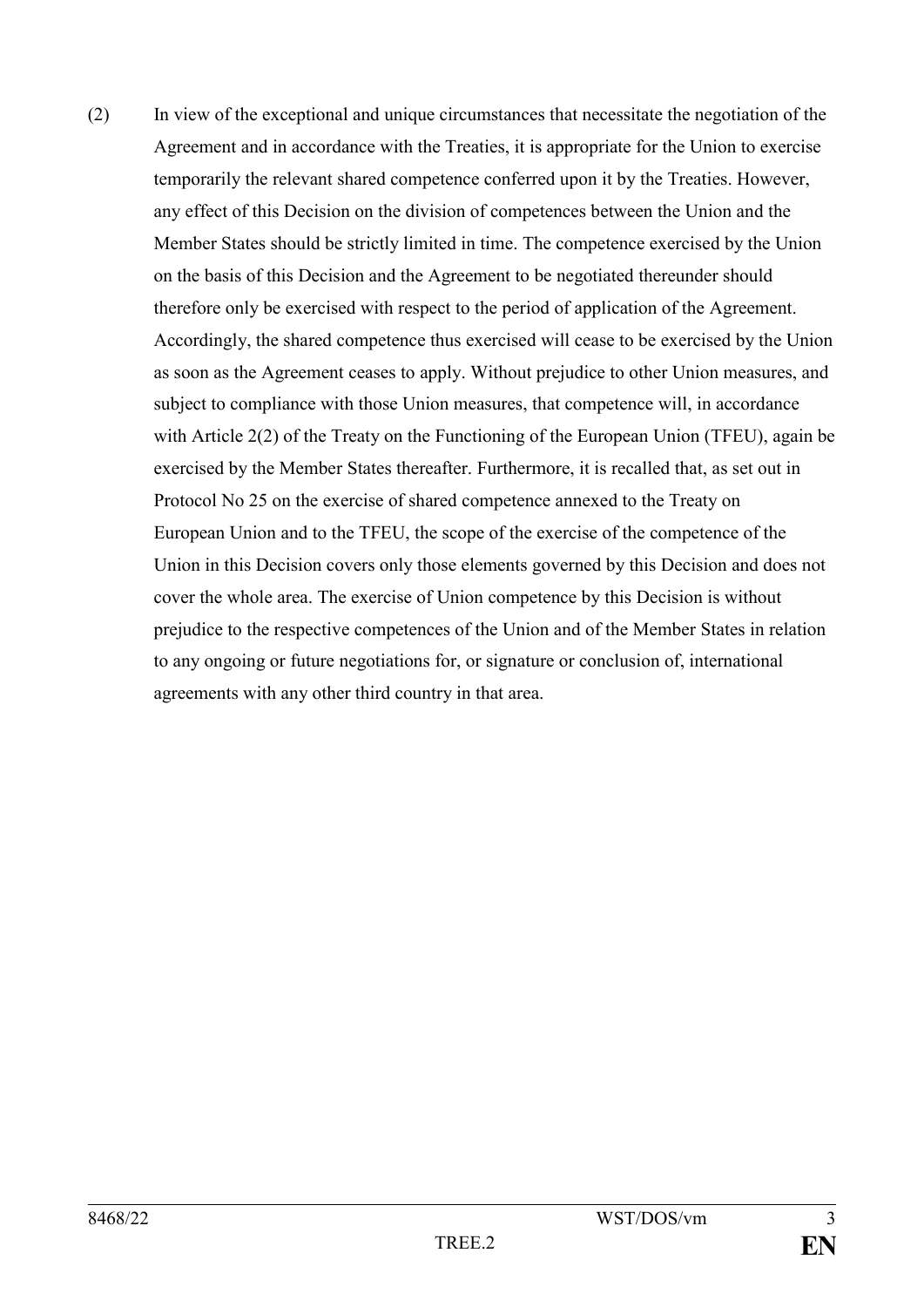- (3) The Commission should be designated as negotiator.
- (4) The negotiations should be conducted by the Commission in consultation with the Land Transport Working Party of the Council,

HAS ADOPTED THIS DECISION: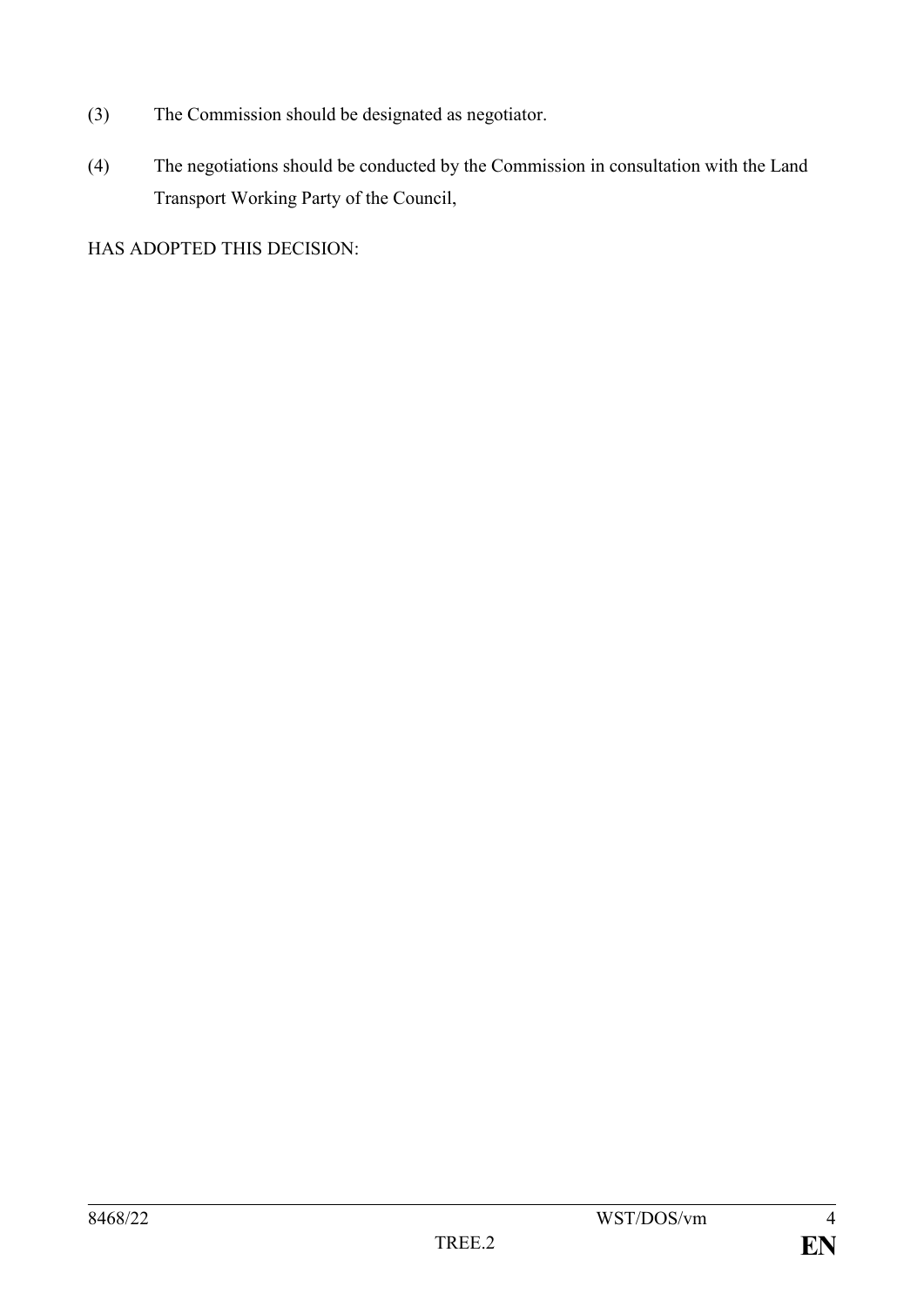#### *Article 1*

The Commission is hereby authorised to open negotiations, on behalf of the Union, for an Agreement with the Republic of Moldova on the carriage of goods by road (the 'Agreement').

### *Article 2*

- 1. The exercise of Union competence pursuant to this Decision and the future Agreement shall be limited to the period of application of the Agreement. Without prejudice to other Union measures, and subject to compliance with those Union measures, after the end of that period of application the Union shall immediately cease to exercise that competence and the Member States shall again exercise their competence in accordance with Article 2(2) TFEU.
- 2. The exercise of Union competence pursuant to this Decision shall be without prejudice to the competence of the Member States concerning any ongoing or future negotiations for, or signature or conclusion of, international agreements related to the carriage of goods by road with any other third country, and with the Republic of Moldova with respect to the period after the Agreement has ceased to apply.
- 3. The exercise of the competence by the Union referred to in paragraph 1 covers only the elements governed by this Decision and the negotiating directives.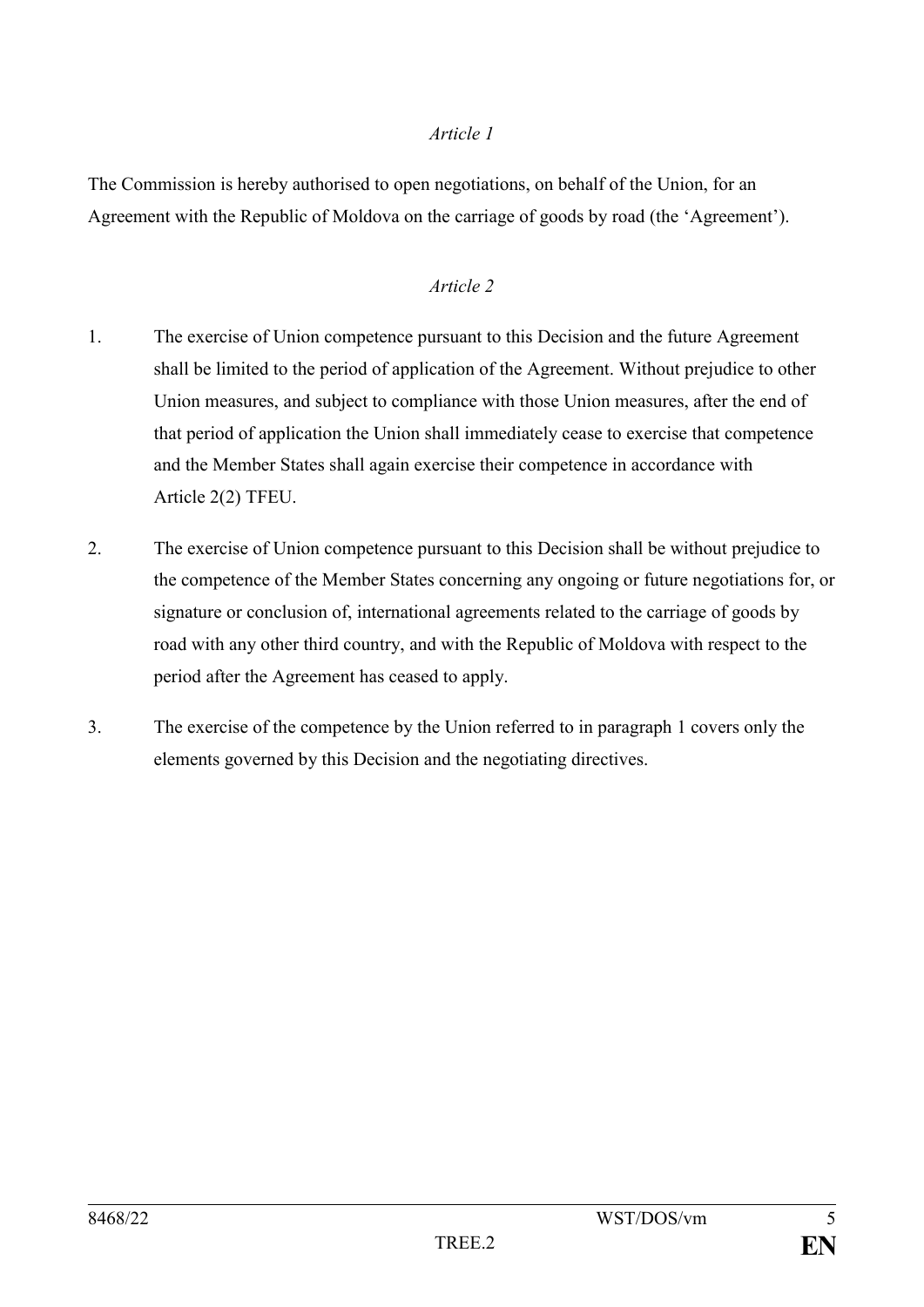4. This Decision is without prejudice to the respective competences of the Union and the Member States in the area of carriage of goods by road with regard to elements other than those governed by this Decision and the negotiating directives.

## *Article 3*

The negotiations shall be conducted on the basis of the negotiating directives of the Council set out in the addendum to this Decision. Those negotiating directives may be revised and further developed as appropriate depending on the evolution of the negotiations.

## *Article 4*

The negotiations shall be conducted in consultation with the Land Transport Working Party of the Council, which is hereby designated as the special committee within the meaning of Article 218(4) TFEU.